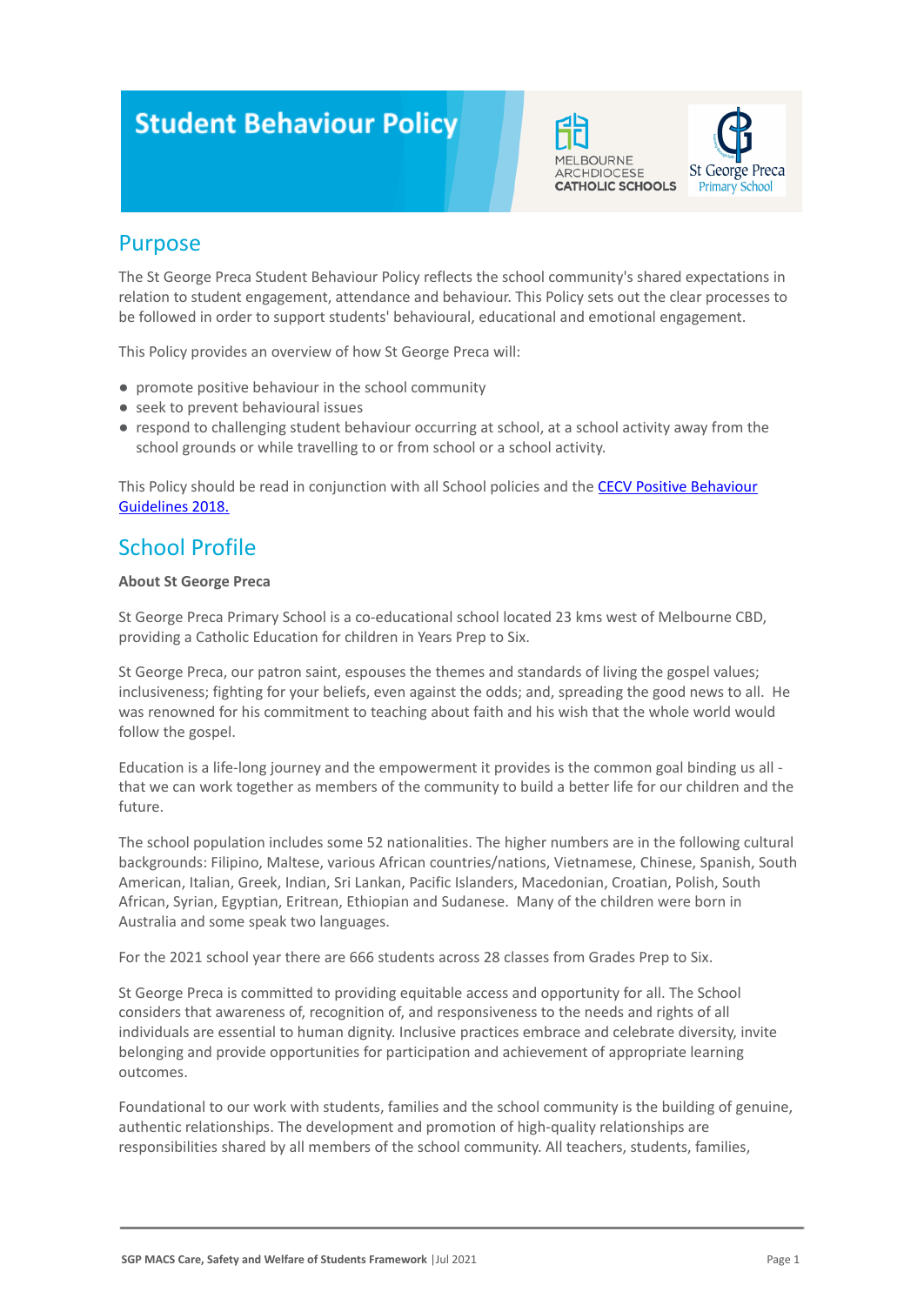parishes and the wider community contribute to fostering life-affirming relationships that recognise and support the inherent dignity of each person.

### **Rationale St George Preca**

At St George Preca we strive to provide an inclusive education which values diversity and celebrates difference. Diversity is enacted through a pedagogy of inclusion and a commitment to uphold the rights of all to be welcomed, valued, acknowledged and actively engaged in education. Our learning community is committed to processes that support all students to make optimal progress and respect the rights of all students to learn in a positive and supportive environment. We seek to provide successful participation and to intervene as early as possible when students are not actively engaged in learning. Student behaviour is linked to the quality of the learning experiences. Purposeful, authentic, and relevant learning experiences that are of a sufficiently challenging yet achievable standard maximise positive behaviour.

### **Vision**

In the spirit of St George Preca we strive to develop a welcoming community who are resilient, independent and lifelong learners.

At St George Preca School we are a family. We value the individuality of each member of our community and the unique gifts and talents they bring.

We strive to provide a Christ-centred Catholic education providing excellent, inclusive and contemporary schooling.

### **Mission**

St George Preca is committed to providing educational opportunities that actively welcome, engage, inspire and challenge all students to learn in a safe and enlivening Catholic environment.

### Therefore, we value:

RESPECT – We show respect for all people, property and the environment. SAFETY – We care for our own safety and the safety of others COOPERATION – We work together to make our school a place of learning and fun for all  $H = A - GO'$  ATTITUDE – We always try our best and have a go at new and different things

#### **Aims**

Our school is a community that exemplifies the gospel values of love, forgiveness, justice and truth. Our school community recognises that everyone has the right to be respected, to feel safe and be safe and, in turn, our school community acknowledges each member's own obligation to behave responsibly. This Policy is intended to guide our school's actions. It has been developed in consultation with the school community and seeks to prioritise respectful relationships and safety in response to the rights and needs of all members of the school community. A safe and supportive environment respects the rights of all students to learn, the rights of all teachers to teach and the rights of all members of the school community to be safe.

Every person at the school has a right to feel safe, to be happy and to learn. Therefore our school aims:

- to promote the values of honesty, fairness and respect for others
- to acknowledge the worth of all members of the community and their right to work and learn in a positive environment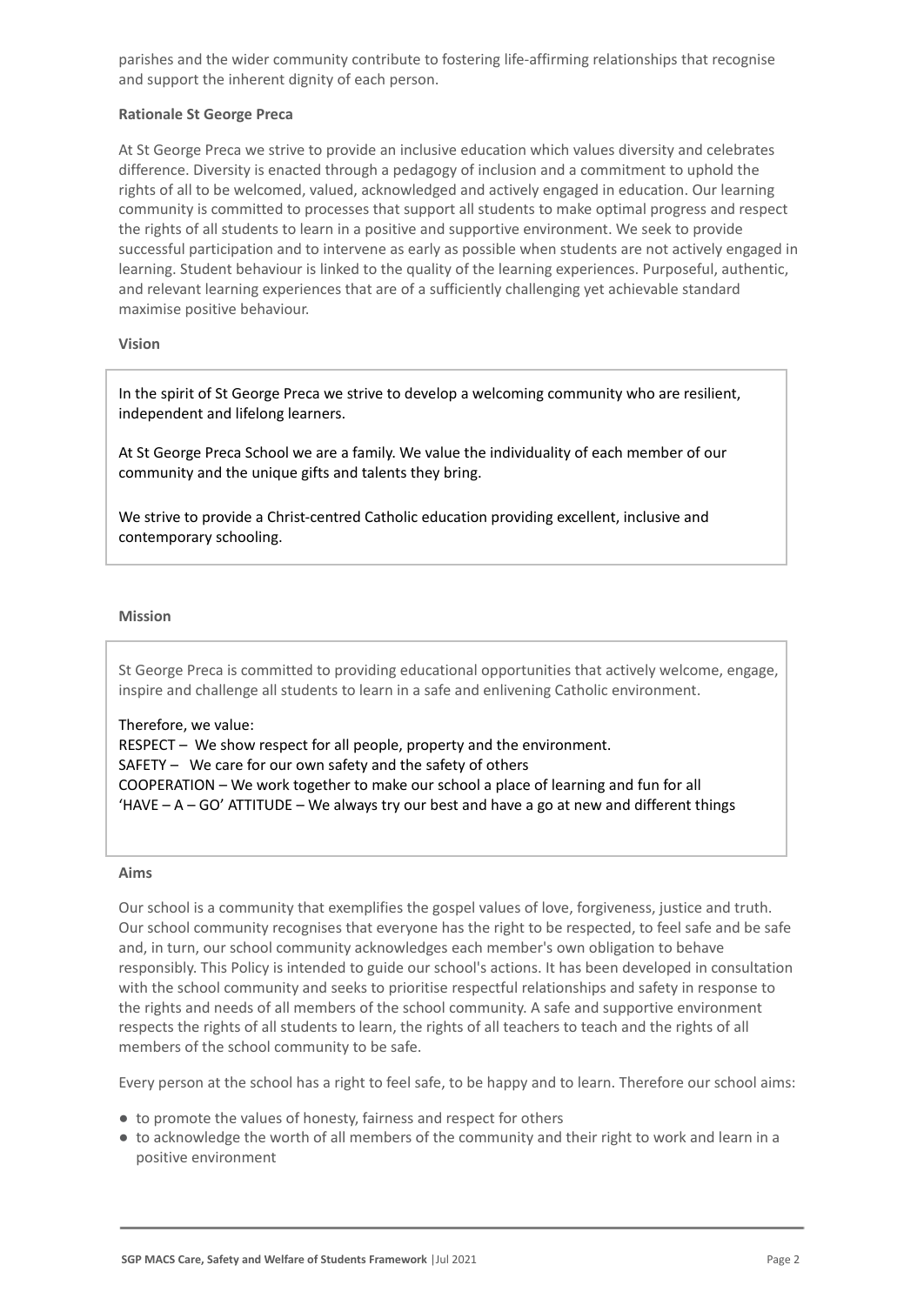- to maintain good order and harmony
- to affirm cooperation as well as responsible independence in learning
- to foster self-discipline and to develop responsibility for one's own behaviour.

### **Guiding Principles**

St George Preca strives to build a safe and positive school environment that is guided by Gospel values and honours the dignity of the individual, the family and the school.

The development and promotion of high-quality relationships are responsibilities shared by all members of the school community. Teachers, students, families, parish members and the wider community contribute to and share in the responsibility to foster life-affirming relationships that recognise and support the inherent dignity and safety of each person. All members of the school community are expected to contribute to the mission and vision of the school and to understand their rights and acknowledge their obligation to behave responsibly.

As a provider of Catholic education, the school Principal will take into account the need for the school community to represent and conform with the doctrines, beliefs and principles of the Catholic faith when making decisions regarding matters of school administration, including enrolment. Pupils and families who are members of other faiths are warmly welcomed at our school. However, the school reserves its right to exercise its administrative discretion in appropriate circumstances, where it is necessary to do so to avoid injury to the religious sensitivities of the Catholic school community.

It is vitally important that the school is made fully aware of each child's individual circumstances insofar as these may impact upon his or her physical, functional, emotional or educational needs, particularly where the school is required to provide additional support to the child.

### **Definitions**

- Behaviour is defined as the way in which one acts or conducts oneself, especially towards others. In general terms, it can be considered to be anything we say or do.
- Appropriate behaviour is behaving in a manner that is suitable for a public gathering, respecting the other members of the forum (class, meeting, assembly, gathering) and treating others as you would wish to be treated. Members are encouraged to take responsibility for their actions and to show mutual respect, maturity, and common sense. In general, appropriate behaviour is any behaviour that contributes to the positive learning environment and aligns with our school rules, codes of conduct and behavioural expectations.
- Inappropriate behaviour or unacceptable behaviour (including bullying, harassment and victimisation), may involve actions, words or physical gestures that could reasonably be perceived to be the cause of another person's distress or discomfort. Unacceptable behaviour does not have to be face-to-face, and may take many forms such as gestures, written, telephone or e-mail communications or through social media.
- Discriminatory conduct is conduct whereby an individual is treated less favourably on the basis of a relevant attribute, including their sex, race, sexual orientation, age, disability, religion, physical appearance or belief or gender reassignment. Such action may constitute discriminatory conduct that is contrary to Commonwealth and Victorian anti-discrimination legislation.
- Bullying is a broad concept which may generally be characterised as offensive, intimidating, malicious or insulting behaviour, an abuse or misuse of power through means that undermine, humiliate, denigrate or injure the recipient. Bullying generally involves a series or pattern of events in which one individual has demonstrated unacceptable behaviour towards another individual. Please refer to St George Preca Bullying Prevention Policy for further details.
- Challenging behaviour is behaviour that significantly challenges the day to day functioning of the school. The behaviour impacts on learning and interrupts students' and staff capacity to feel safe or function in a safe and orderly environment.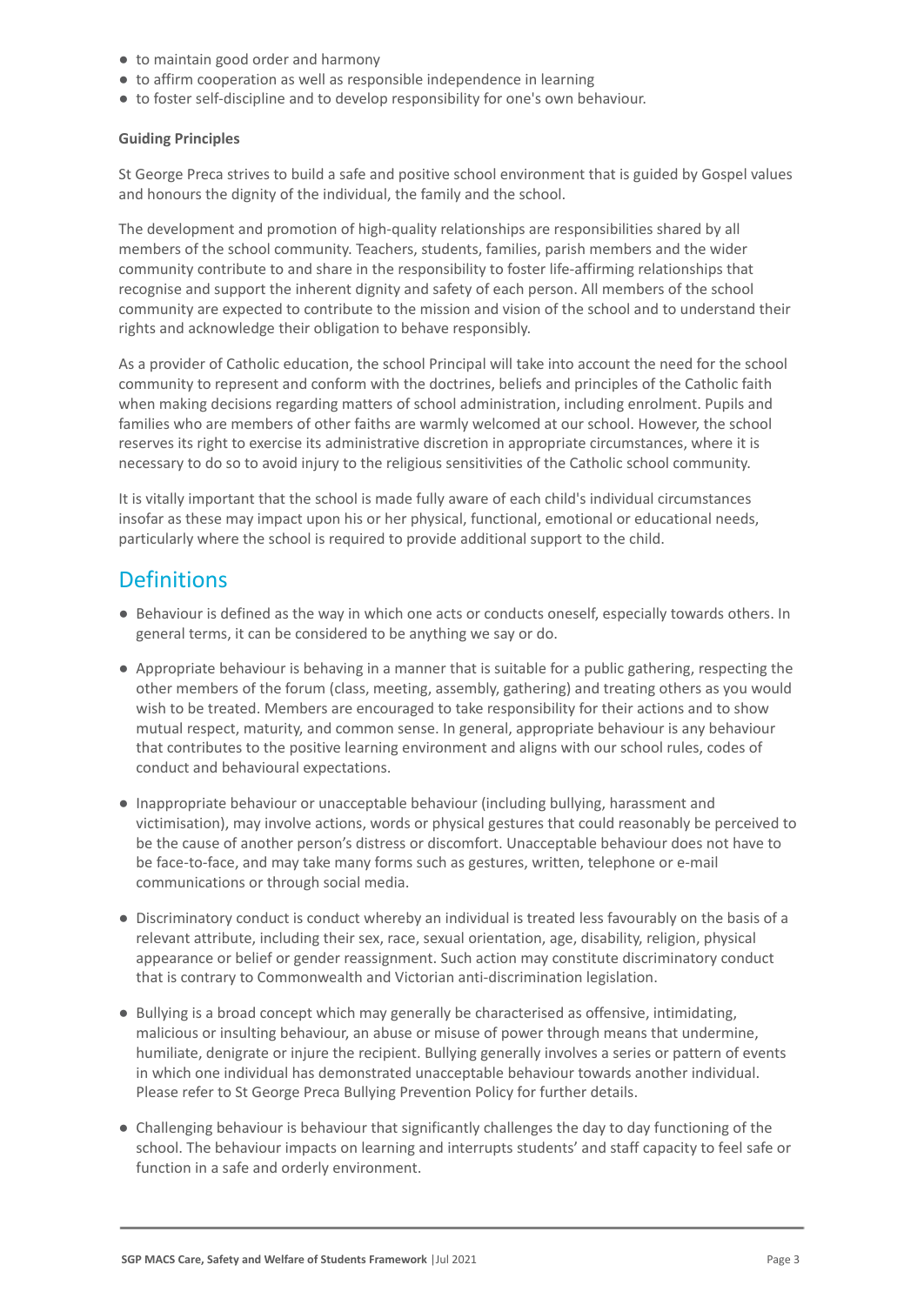- At Risk behaviour is any behaviour that has the potential to cause harm or injury to self or other. This includes physical, emotional or psychological harm.
- Criminal offences refers to forms of unacceptable behaviour that may be serious enough to constitute a criminal offence. If St George Preca becomes aware that an offence has been or may have been committed, these concerns will be reported to the police or other authorities, as appropriate.

### Legislative Context

The *Education Training and Reform Regulations 2017* (Vic.) (sch 4 cl 12) outlines the School's obligations to ensure that the care, safety and welfare of all students attending the School. In discharging its duty of care responsibilities, the School and teaching staff must exercise professional judgment to achieve a balance between ensuring that students do not face an unreasonable risk of harm and encouraging students' independence and maximising learning opportunities. Non-teaching staff, volunteers and external providers must exercise judgment appropriate in the circumstances. The school must also comply with legislation related to Occupational Health and Safety for staff.

This document is informed by relevant Australian and Victorian legislation including:

- *Education and Training Reform Act 2006* (Vic.)
- *Education and Training Reform Regulations 2017* (Vic.)
- *Disability Discrimination Act 1992* (Cth)
- *Disability Standards for Education 2005* (Cth)
- *Equal Opportunity Act 2010* (Vic.)
- *Occupational Health and Safety Act 2004* (Vic.).

This document should be read in combination with the CECV Positive Behaviour Guidelines 2018 and is also informed by the following resources:

- Victorian Registration and Qualifications Authority (VRQA) policy requirements
- National Safe Schools Framework <http://www.education.gov.au/national-safe-schools-framework-0>
- Excel: Wellbeing for Learning in Catholic School Communities
- Health Promoting Schools Framework [www.ahpsa.org.au](http://www.ahpsa.org.au)
- CECV Intervention Framework 2015 [www.cecv.catholic.edu.au/publications/CECV-Intervention-Framework.pdf](http://www.cecv.catholic.edu.au/publications/CECV-Intervention-Framework.pdf)
- Diocesan policy and regulations
- [CECV Safe and Sound Practice Guidelines](https://www.cecv.catholic.edu.au/getmedia/bad5e328-b5f9-4742-a66c-0c7f20ae21ff/Safe-and-Sound-Practice-Guidelines.aspx)

# Shared Behaviour Expectations

The School recognises the importance of providing clear guidance and expectations which are applicable to all members of the school community.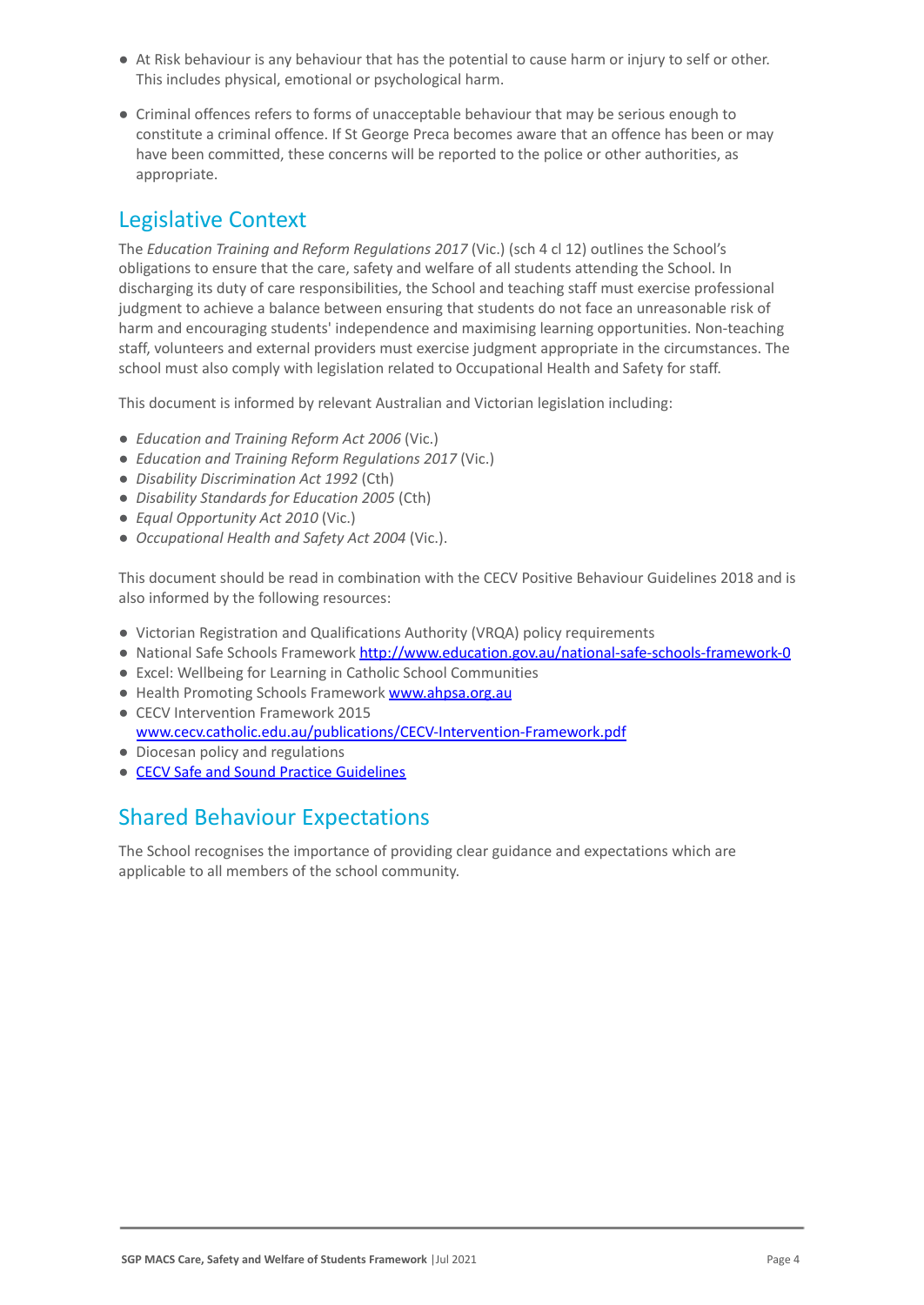The table below sets out the School's expectations for its students, parents and staff.

| <b>Students are expected to:</b> |                                                                                                                                                                                                                                                                                                  | <b>Parents/Carers are expected</b><br>to:                                                                                                                                                                                                                                                                                                                                                                                                              | <b>Principals/Teachers &amp; Staff</b><br>will:                                                                                                                                                                                                                                                     |  |
|----------------------------------|--------------------------------------------------------------------------------------------------------------------------------------------------------------------------------------------------------------------------------------------------------------------------------------------------|--------------------------------------------------------------------------------------------------------------------------------------------------------------------------------------------------------------------------------------------------------------------------------------------------------------------------------------------------------------------------------------------------------------------------------------------------------|-----------------------------------------------------------------------------------------------------------------------------------------------------------------------------------------------------------------------------------------------------------------------------------------------------|--|
| 1.                               | take responsibility for their<br>learning and have high<br>expectations in themselves<br>that they can learn                                                                                                                                                                                     | 1.<br>have high expectations of<br>their child's behaviour,<br>understand and support<br>the implementation of the<br>School's behavioural<br>expectations                                                                                                                                                                                                                                                                                             | 1.<br>promote positive<br>reinforcement and<br>enhance student<br>self-esteem by having a<br>planned approach for<br>recognising and<br>responding to appropriate<br>behaviour                                                                                                                      |  |
| 2.                               | model the School's core<br>values of respect,<br>endeavour,<br>communication, trust and<br>teamwork                                                                                                                                                                                              | 2.<br>openly communicate with<br>the School in regard to<br>their child's circumstances                                                                                                                                                                                                                                                                                                                                                                | deliver an inclusive and<br>2.<br>comprehensive<br>curriculum which<br>promotes positive<br>behaviours and<br>emphasises the well-being<br>of every child focusing on<br>pro-social behaviours                                                                                                      |  |
| 3.                               | take responsibility for their<br>own behaviour and the<br>impact of their behaviour<br>on others                                                                                                                                                                                                 | 3.<br>cooperate with the School<br>by assisting in the<br>development and<br>enforcement of strategies<br>to address individual<br>needs                                                                                                                                                                                                                                                                                                               | employ whole school and<br>3.<br>classroom practices to<br>establish a climate in<br>which appropriate<br>behaviour is the norm for<br>all students and focus on<br>the implementation of<br>preventative and early<br>intervention strategies to<br>deal with attendance and<br>behavioural issues |  |
| 4.                               | comply with this Policy and<br>work with teachers and<br>parents in developing<br>strategies to improve<br>outcomes to:<br>obey all reasonable<br>a)<br>requests of staff<br>respect the rights of<br>b)<br>others to be safe and<br>learn<br>respect the property<br>$\mathsf{C}$<br>of others. | provide complete,<br>4.<br>accurate and up to date<br>information when<br>completing an enrolment<br>form and supply the<br>School, prior to and during<br>the course of enrolment,<br>with any additional<br>information as may be<br>requested, including<br>copies of documents such<br>as medical/specialist<br>reports (where relevant to<br>the child's schooling),<br>reports from previous<br>schools, court orders or<br>parenting agreements | consistently apply this<br>4.<br>Policy through a shared<br>collegiate understanding<br>and only exclude students<br>in extreme circumstances                                                                                                                                                       |  |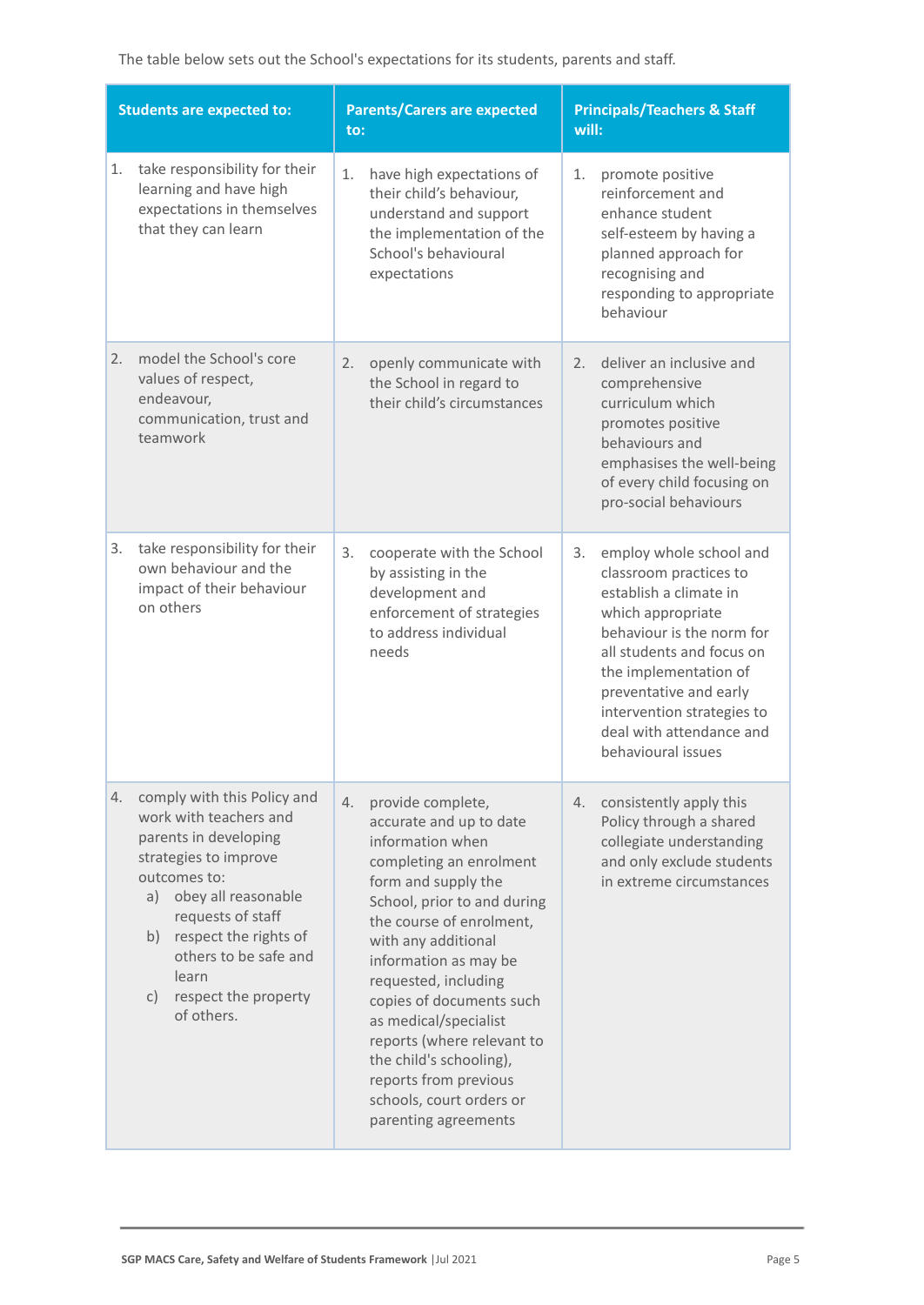| 5. | comply with the school's<br>behaviour aims and the<br>school's Code of Conduct<br>and to support the school<br>in upholding prescribed<br>standards of dress,<br>appearance and behaviour,<br>in accordance with the<br>terms of your child's<br>enrolment at the School.                                                                 | 5. | plan for the professional<br>development needs of all<br>staff to enable them to<br>develop and maintain<br>positive relationships with<br>their students                                                                                       |
|----|-------------------------------------------------------------------------------------------------------------------------------------------------------------------------------------------------------------------------------------------------------------------------------------------------------------------------------------------|----|-------------------------------------------------------------------------------------------------------------------------------------------------------------------------------------------------------------------------------------------------|
| 6. | acknowledge and<br>understand that<br>unacceptable behaviour by<br>a child, or repeated<br>behaviour by a parent or<br>guardian that, in the<br>school's view, is<br>unacceptable and<br>damaging to the<br>partnership between<br>parent/guardian and<br>school, may result in<br>suspension or termination<br>of the child's enrolment. | 6. | recognise that for some<br>students additional<br>support may be needed in<br>the form of staged<br>responses and staff are<br>committed to working<br>with families to<br>reintegrate students in an<br>educational setting after<br>exclusion |

# Attendance Expectations

Ensuring that students attend school each day is a legal requirement. It is also a shared expectation of all students, parents and the wider school community, focusing on positive and pro-social behaviours together with prevention and early intervention.

The school recognises the importance of providing clear guidance on student attendance that is applicable to all members of the school community.

Full details on attendance, expectations to promote attendance, and attendance/absence procedures are set out in the school's **[Attendance Policy](https://docs.google.com/document/d/1DmN31xpg3657a9ldiRSKfJ9RRWAMR3RH5t-umzV9-rU/edit#heading=h.gjdgxs)** and associated Department of Education and Training [School attendance guidelines.](https://www2.education.vic.gov.au/pal/attendance/guidance)

### School Actions and Consequences

Student engagement, regular attendance and positive behaviours will be supported through relationship based whole-school practices, as well as targeted and individualised support when required. Effective student behaviour change and student behaviour support is enhanced through internally-based school support structures, and externally-based family, education, community and interagency partnerships. The School will apply a range of supports and measures to address inappropriate student behaviour. Where a student acts in breach of the behaviour standards of our school community, the School will institute a staged response, in accordance with the **[CECV Positive](https://www.cecv.catholic.edu.au/getmedia/bc1d235d-9a98-4bb4-b3ac-84b50fa7c639/CECV-Positive-Behaviour-Guidelines_FINAL2.aspx?ext=.pdf)** [Behaviour](https://www.cecv.catholic.edu.au/getmedia/bc1d235d-9a98-4bb4-b3ac-84b50fa7c639/CECV-Positive-Behaviour-Guidelines_FINAL2.aspx?ext=.pdf) Guidelines 2018. Where applicable, an incident report will be completed and provided to a member of the school's Executive team noting the templates provided in the CECV Positive Behaviour Guidelines

### **Positive reinforcement of appropriate behaviour**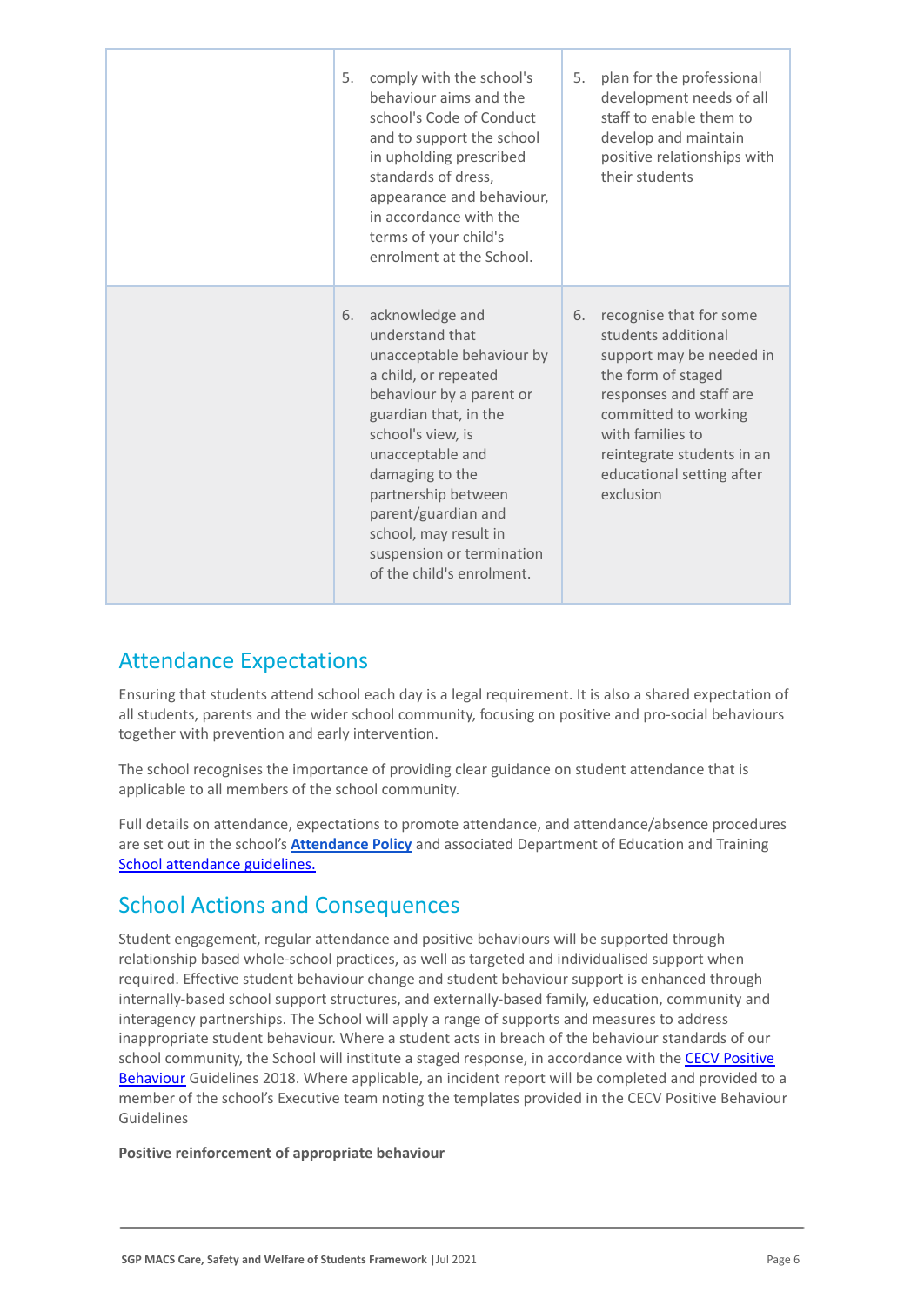St George Preca will implement culturally inclusive strategies to reinforce appropriate behaviour which may include verbal recognition, individual or class rewards, communication with parents/wider school community, as appropriate.

[Positive Behaviour Support Policy](https://docs.google.com/document/d/1HrgkxSvjPk087ZXgD1RkFVek_FgbJofzAglGNUiEtu8/edit?usp=sharing)

Zones of Regulation

Berry St Educational Model

Class Dojo/Bucket Filling reward system

### **Tier 1: School-wide supports**

St George Preca implements culturally inclusive, school-wide preventative and early intervention strategies and practices for all its students to support positive behaviours, including:

- establishing predictable, fair and democratic classrooms and school environments
- providing physical environments that are conducive to positive behaviours and effective engagement in learning
- ensuring student participation in the development and implementation of whole school expectations
- empowering students by creating opportunities to take responsibility and be involved in decision making
- monitoring attendance and academic progress of students with the view to recognising students at risk and intervening early
- developing Personalised Learning Plans (PLP) in consultation with the Program Support Group (PSG) where appropriate for individual students.

### **Tier 2: Targeted supports**

In addition to Tier 1 supports, some students may require targeted support or interventions to meet behavioural standards, including regular attendance. These students will be supported through a culturally appropriate staged response, including:

- understanding the student's background and needs
- ensuring a clear understanding of expectations by both students and teachers
- providing consistent school and classroom environments
- scaffolding the student's learning program
- data collection and documentation of incidents relating to the management of student behaviours to inform decision making
- revision of the Personalised Learning Plan (PLP) and creation of a Behaviour
- support Plan (BSP) or Attendance Maximisation Plan (AMP) as appropriate
- parent consultation via phone, videoconference or interview
- the Design and Implementation of support strategies that assist the student to self-calm such a quiet space or designated alternative area that they can go to if they are feeling overwhelmed
- case conference with specialist providers or MACS consultants (this may include Aboriginal and Torres Strait Islander or EAL/New Arrival/Refugee Learning Consultants where culturally appropriate).

### **Tier 3: Intensive intervention**

When Tier 1 and Tier 2 systems are in place, the foundation for implementing Tier 3 supports is established. Complex behaviours are targeted to remediate and prevent further escalations. Support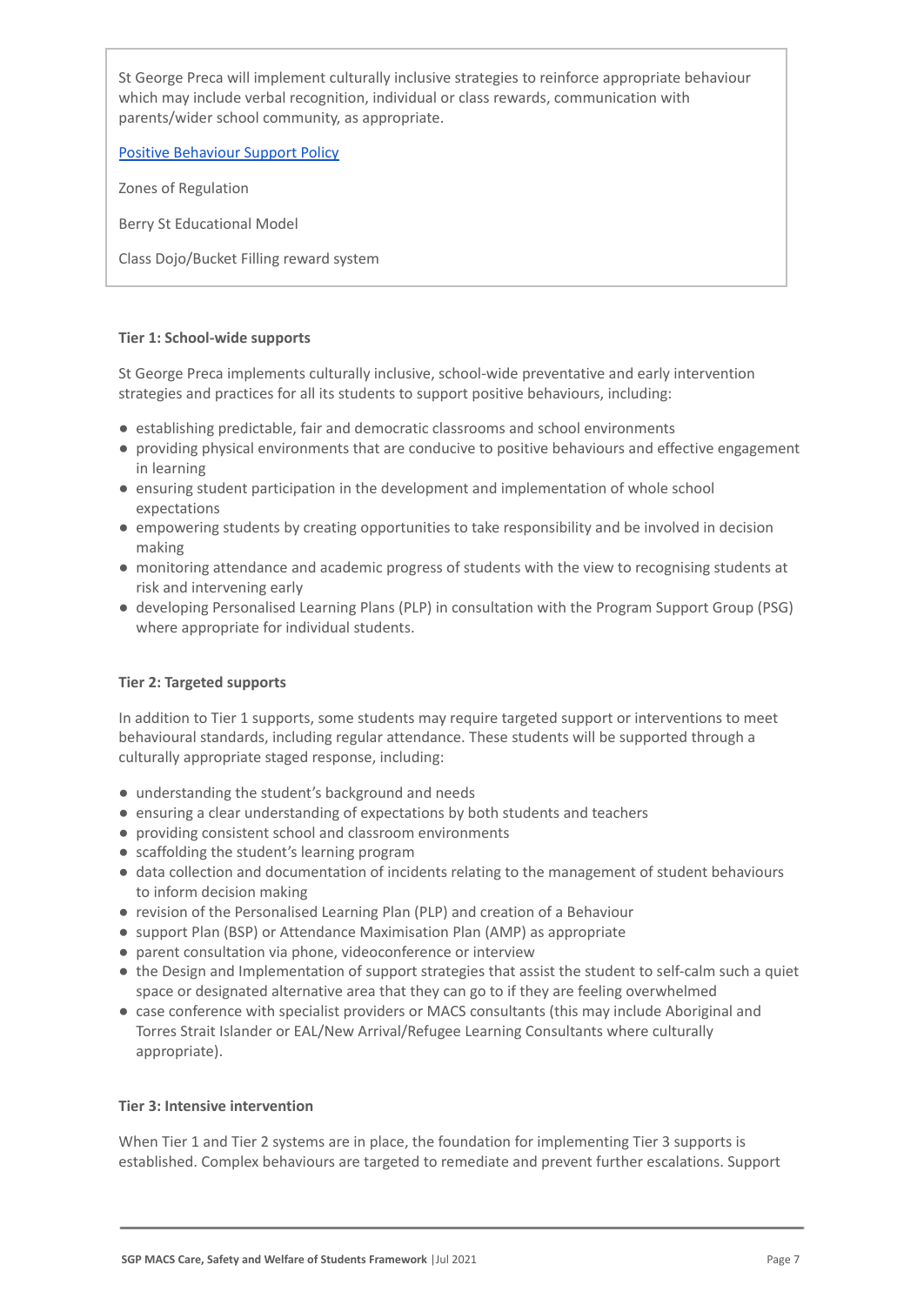provided to students at St George Preca will be aligned directly with the goals and targets set out in the students' Personalised Learning Plan (PLP), Behaviour Support Plan (BSP) and Student Safety Plan. Data systems provide school personnel with accurate, timely and practical information for making decisions about the fidelity and impact of individualised interventions that:

- value the student and support positive interaction
- have a clear data-informed strategy focused on preventing the occurrence of an identified behaviour by avoiding or adapting the circumstances that usually trigger this behaviour
- focus on building skills and developing alternative preferred behaviours
- consider the motivation for or functions of behaviours
- use the student's strengths and interests to increase success.

St George Preca will implement more intensive intervention strategies for students presenting with complex and ongoing difficulties or extended school refusal. Development of plans will require support from parents/carers and will often require consent to access specialised services.

St George Preca will support students with complex behaviours of concern through a culturally appropriate staged response which will generally include:

- ongoing implementation of universal and Tier 2 strategies
- use of data to inform and monitor the implementation of evidence-based interventions
- regular Program Support Group meetings to review PLP, BSP, safety plans and/or Attendance Maximisation Plans
- consultations with mutually agreed specialised support services
- implementation of explicit, data informed strategies designed to support the student to display safe behaviours. The design of the individualised support will be informed by the identified function of the behaviour and the explicit teaching of skills and desired behaviours.
- Intensive/individualized support from the Learning Diversity Team (LD Leader, SGP Occupational Therapist, SGP Speech Pathologist & SGP Psychologist) for the student, teacher and parents

### **Consequences for student misbehaviour**

St George Preca adopts a staged response to challenging behaviour and appropriate reinforcement of appropriate behaviour noting that an effective Behaviour Support Plan (BSP) is developed to support the student in learning skills required for positive social interaction, along with the ability to become a more effective and successful learner. Consequences for misbehaviour are also implemented which may take the form of:

- non-verbal warning e.g. eye contact / hand movement / shake of head / teacher positioning to stand near misbehaving student(s)
- verbal warning which identifies the misbehaviour and gives student the opportunity to change his/her behaviour
- moving student in the room to a less disrupting situation
- separating student from the class for a short period of time to provide an opportunity for the student to settle
- readmission to class activity based on student being de-escalated
- student required to stay in after class for set period of time
- student required to complete work during recess / lunchtime
- student engaged in restorative actions supervised by classroom teacher
- student re-entry meeting.

When concerns arise about a student's on-going behaviour or when a student is displaying chronic patterns of problem behaviour, St George Preca will implement a targeted response to identify and address the presenting issues and reinforce replacement behaviours. This may involve the following support strategies:

● convening a Program Support Group (PSG) meeting involving parents/carers/Learning Diversity/Wellbeing coordinator and the student where appropriate.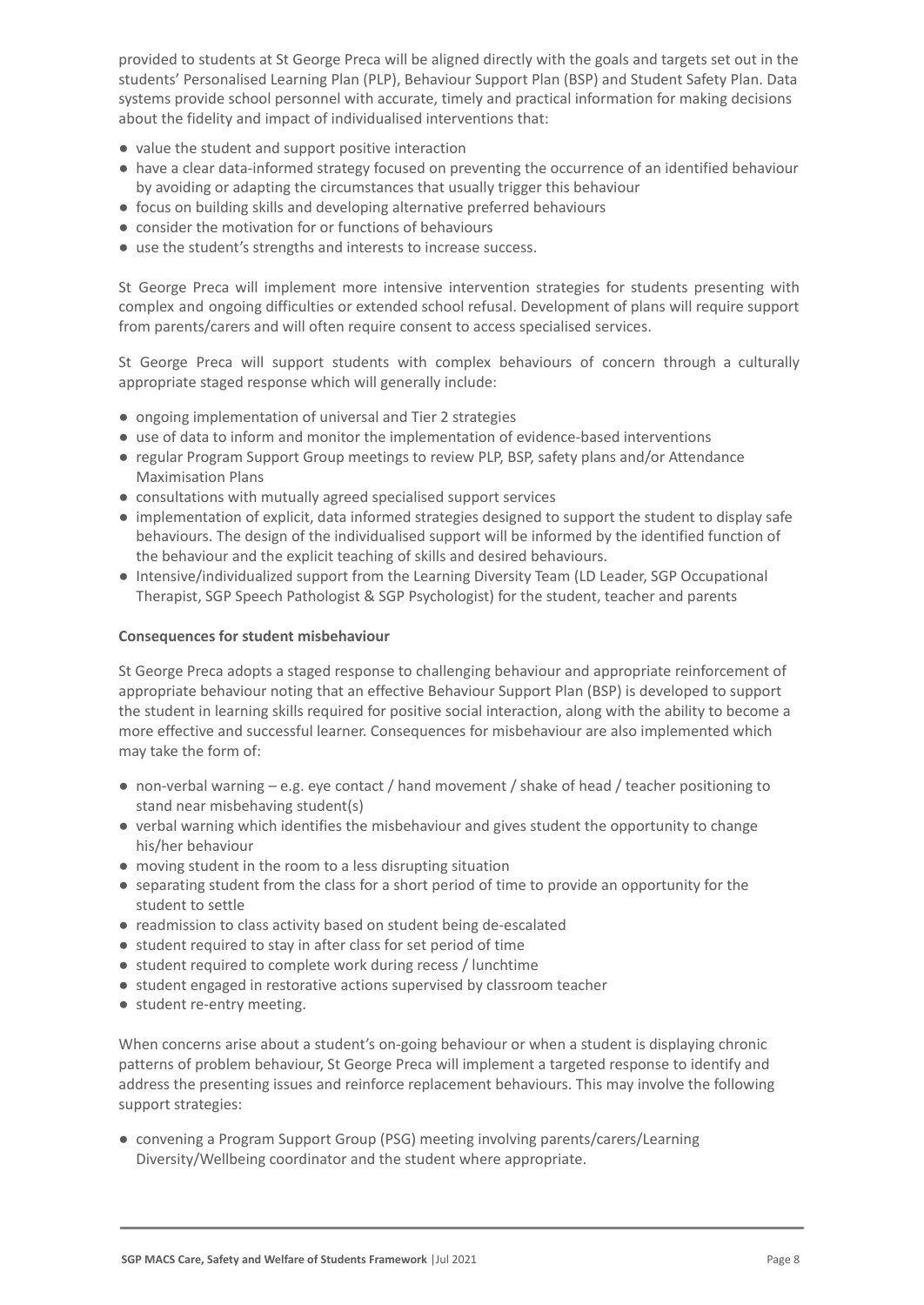- developing/Revising a Personalised Learning Plan (PLP) or attendance plan
- development/Revision of a Behaviour Support Plan (BSP) and/or Safety Plan where appropriate for individual students
- referral to Catholic Education or external Health or Allied Health providers
- consultation with external professionals, paediatrician, psychologist specialist practitioner
- contact with the Regional/Diocesan Office.

Disciplinary measures may be used as part of a staged response to challenging behaviour in combination with other engagement and support strategies to address the range of factors that may have contributed to the student's behaviour. Measures should always be proportionate to the nature of the behaviour, and are best used with support measures to identify and address causes of the behaviour and implementation of strategies to limit reoccurrence of inappropriate behaviour. Supportive actions and any disciplinary measures will be implemented in accordance with the CECV Positive Support Guidelines 2018 and may include:

- review of Behaviour Support and Safety Plans with specialised support
- restorative practice
- withdrawal of privileges
- withdrawal from class activities for a specified period. Where appropriate, parents/carers will be informed of such withdrawals
- detention
- withdrawal from class if a student's behaviour significantly interferes with the rights of other students to learn or the capacity of a teacher to teach a class. In situations where the student is not able to comply with the instruction to relocate, the class (all other students) will be relocated/evacuated. The student may be temporarily isolated from regular classroom activities to provide an opportunity to de-escalate or for a specified period of time. Parents/carers should be informed of such withdrawals.
- in circumstances where the student is unable to calm, remains in a heightened state of anxiety or is a danger to self or others, the parents will be asked to take the student home for the remainder of the school day.
- contracts for conduct/attendance/bullying
- suspension (in-school and out of school)
- negotiated Transfer
- expulsion
- referral to police, DHHS, emergency service or appropriate agency.

A student may be excluded from school in situations where all other measures have been implemented without success, or where an immediate suspension is the only appropriate course of action in response to the student's behaviour which may put the health, safety and well-being of other students, staff or themselves at significant risk or where actions require reporting to police or appropriate agencies.

If other strategies are unsuccessful in modifying student behaviour, the School will follow the Melbourne Archdiocese Pastoral Care Policies regarding suspension, negotiated transfer and expulsion.

### **Corporal punishment**

The use of corporal punishment is expressly prohibited at St George Preca and under the *Education and Training Reform Act 2006* (Vic).

### **Consultation**

As every child's educational needs can change over time, it will often be necessary for the school to review any additional assistance that is being provided to the child, in consultation with parents/guardians and the child's treating medical/allied health professionals, in order to assess:

- whether the additional assistance remains necessary and/or appropriate to the child's needs
- whether the additional assistance is having the anticipated positive effect on the child's individual physical, functional, emotional or educational goals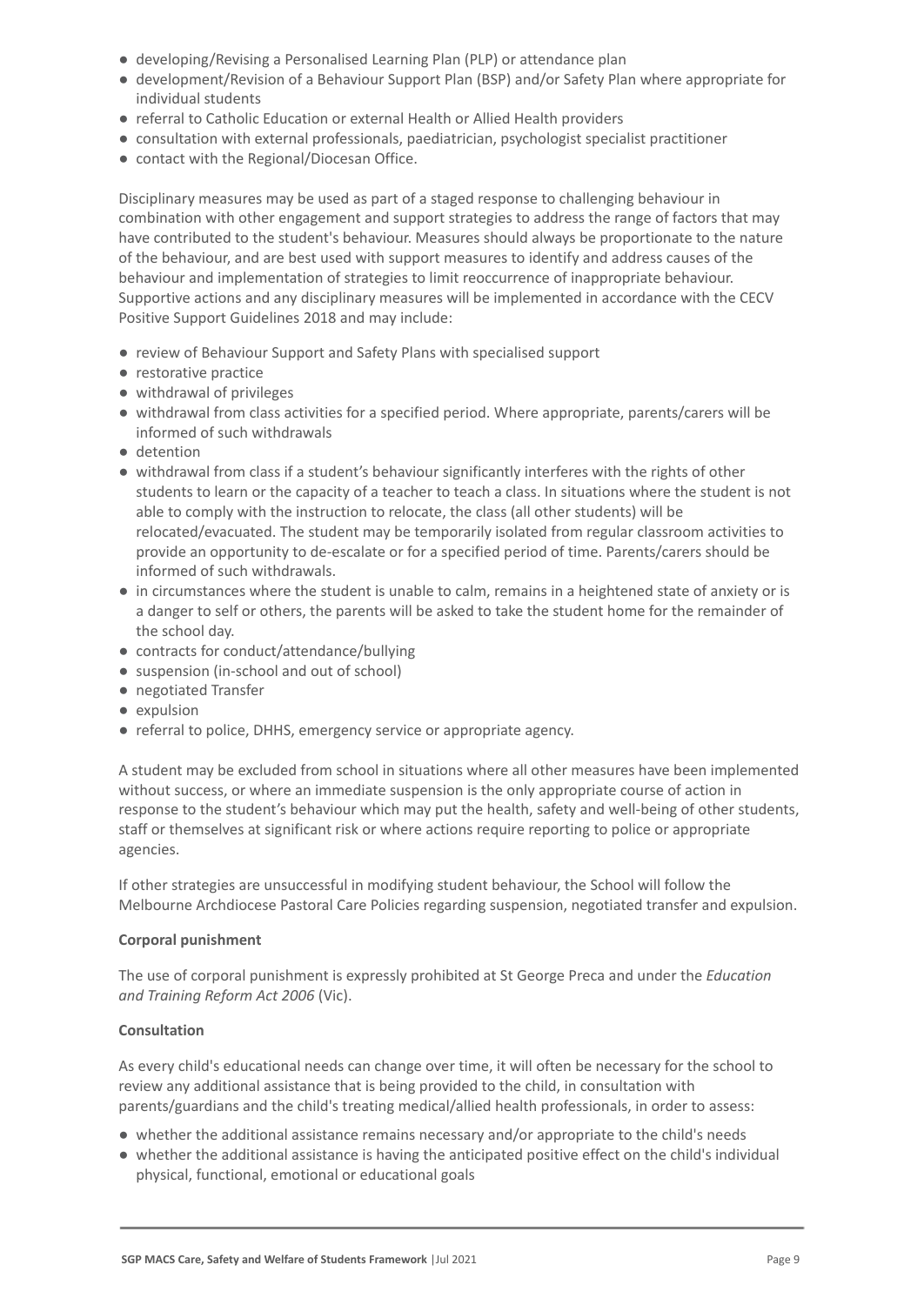- whether additional specialised assistance is required
- whether it remains within the school's ability to continue to provide the additional assistance, given any limitations that may exist.

### **Restraint and Seclusion**

St George Preca will undertake actions to prevent the need for the use of restraint or seclusion in accord with the CECV Positive Behaviour Guidelines 2018.

In alignment with the CECV Positive Behaviour Guidelines 2018

**Physical restraint** is defined as the use of force to prevent, restrict or subdue the movement of a student's body or part of their body where the student is not free to move away. Restraint does not include 'protective physical interventions', which involve physical contact to block, deflect or redirect a student's actions, or disengage from a student's grip.

**Seclusion** is the solitary confinement of a person in a room or area from which their exit is prevented by a barrier or another person. Seclusion includes situations where a person is left alone in a room or area and reasonably believes they cannot leave that room or area even if they may physically be able to (e.g. the door is not locked). In extreme circumstances, e.g. in response to behaviours that cause harm to self or others, teachers will respond by exiting the other students from the learning space to ensure their safety. Where the student continues to display threatening and dangerous behaviour (e.g. wielding a bat), staff will seek to limit harm to others by isolating the student for the minimum amount of time required for the student to calm. Seclusion does not include the use of a safe place, time out or chill out rooms, being conditions that are set up to support the student and often included in Behaviour Support Plans.

If a student is placed in a separate room as a means of seclusion, staff will maintain appropriate supervision of the student.

Whilst St George Preca acknowledges that that prevention is the best strategy, there are limited circumstances in which restraint or seclusion may be deemed appropriate. In making a decision to implement any form of restraint or seclusion, St George Preca staff are aware that their actions may directly increase the risk of injury and trauma, both for the student and for the staff member themselves. Such decisions are usually required to be made in times of high stress. Actions that may be considered reasonable will be made by staff present and will depend on the individual circumstances of each case as a matter of professional judgment.

The use of restraint or seclusion does not form part of any of St George Preca's Behaviour Support Plans or Student Safety Plan. Restraint and seclusion will only be used in limited emergency situations, as outlined below.

1. The student's behaviour poses an imminent threat of physical harm or danger.

2. The action is reasonable in all the circumstances.

3. There is no less restrictive means of responding in the circumstances.

In the event that restraint or seclusion is used, the least restrictive form of restraint/seclusion will be used for the minimum time possible. The restraint/seclusion will cease as soon as the immediate danger for the student or others is averted.

The clear priority when managing such an incident will be the safety of all concerned. St George Preca's staff involved in an incident of restraint or seclusion will immediately notify the principal and provide for the immediate care and safety or those concerned. The student's parents will be contacted. A post incident evaluation and report will be completed in accord with the templates and processes outlined in the CECV Positive Behaviour Guidelines 2018.

# Assessing and Mitigating Risk

To assist the school to discharge its safety responsibilities, St George Preca will adhere to an Occupational Health & Safety Program through which potential safety hazards are identified and analysed in terms of the likelihood of an event occurring, and the potential consequences if the event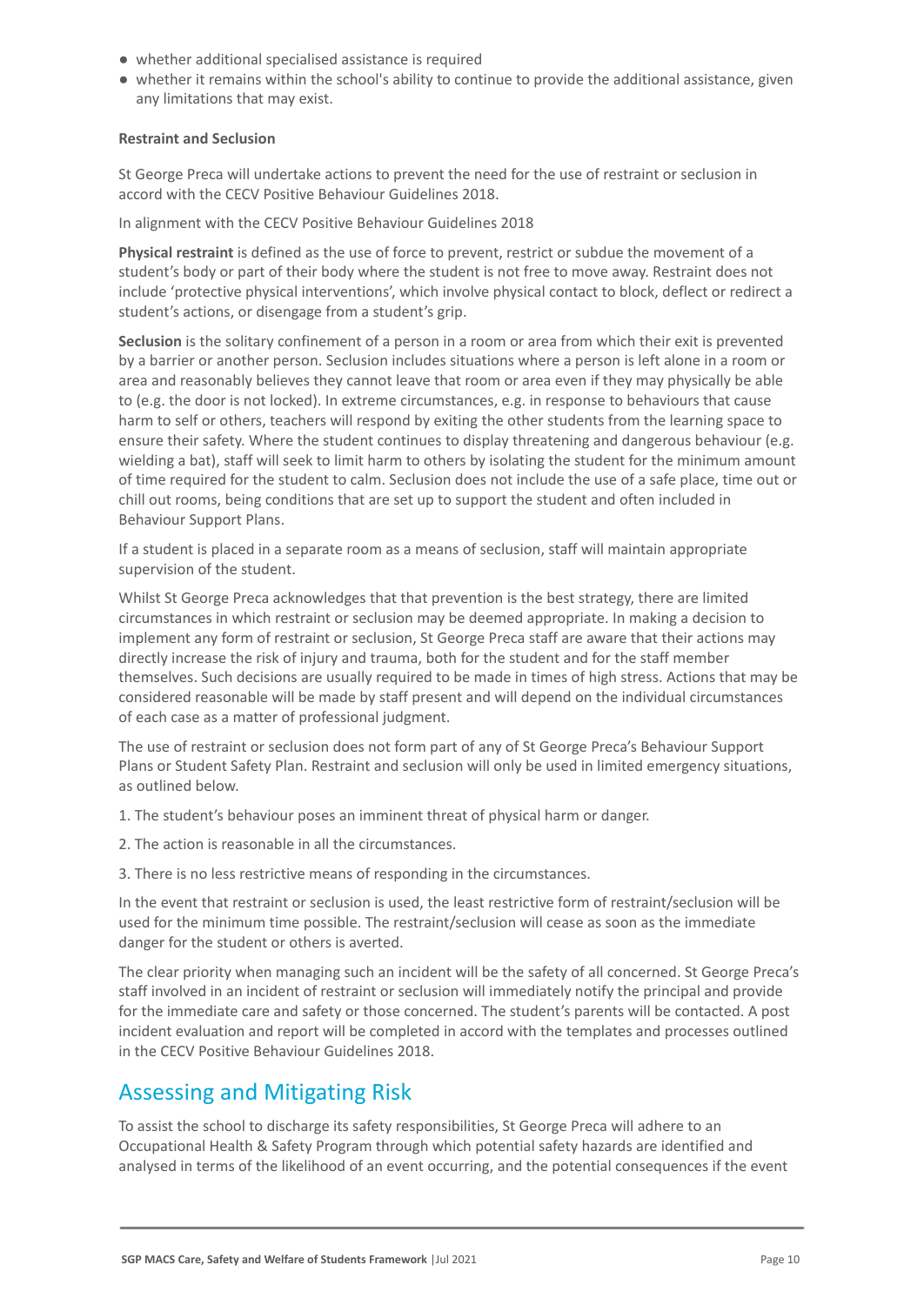was to occur. A similar risk based approach is taken with respect to Student Duty of Care, with the definitions of likelihood and consequences. St George Preca will refer to CECV publications and may engage the services of the Catholic Education Office for the purpose of assessing student safety risks and determining how best to support the needs of the students, staff and broader community.

It is important that all staff consistently enforce school rules and safety policies, and actively engage in ensuring the physical and emotional wellbeing of students.

References:

- CECV Positive Behaviour Guidelines 2018 Templates
- Behaviour Support Template
- Student Safety Plan Template (A&B)
- Record of Restraint and Seclusion
- Post Incident Checklist for Principals
- Risk Assessment Tool
- Diocesan policy and regulations
- CECV Safe and Sound Practice Guidelines

# Assessing and Mitigating Risk

This Policy is to be reviewed annually in conjunction with the school's annual self-evaluation that is undertaken as part of the school's accountability framework.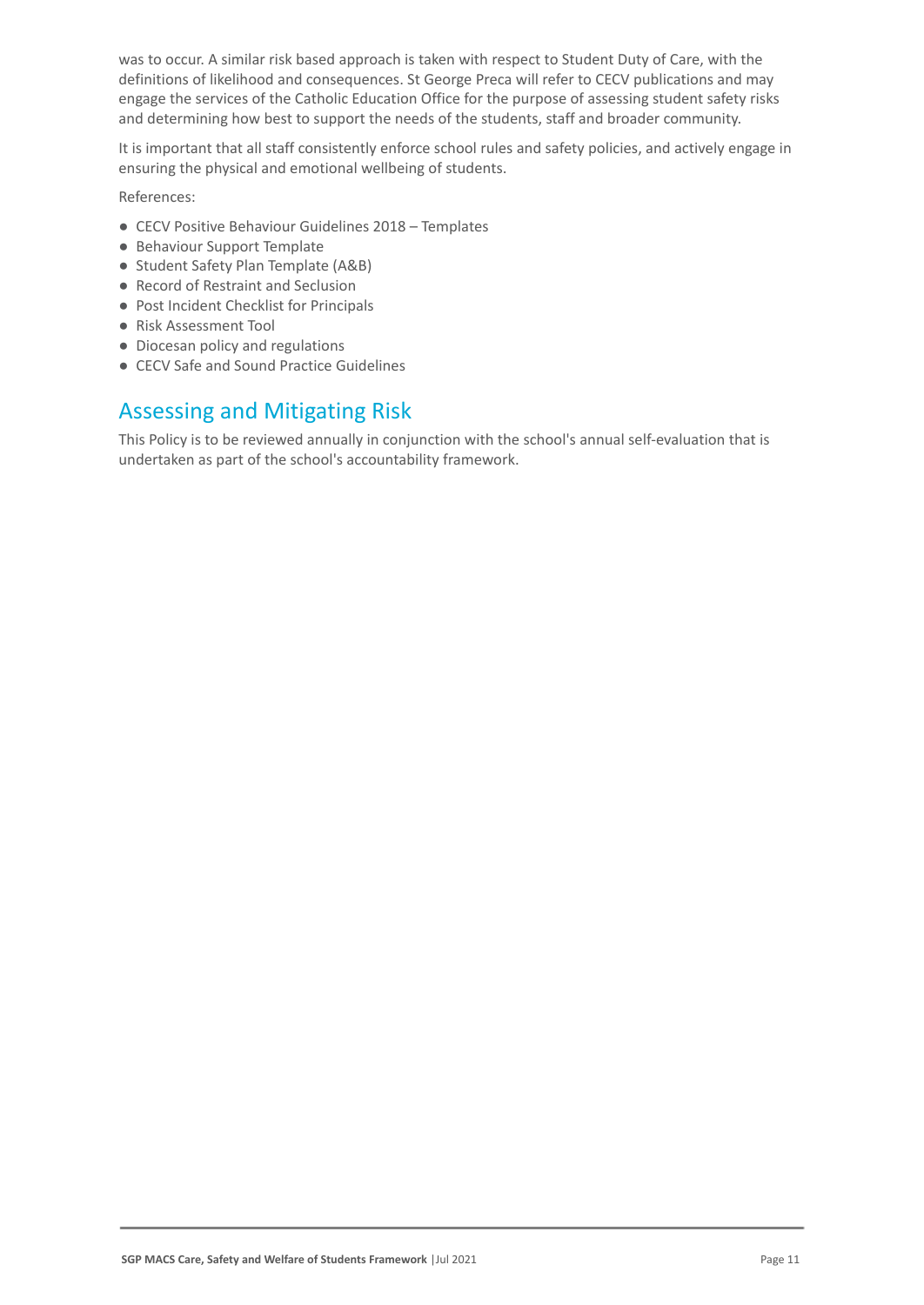# Appendix 1 – General Information relating to disciplinary measures

- **Withdrawing privileges** St George Preca can withdraw student privileges as a consequence of breaching classroom or school behavioural standards. St George Preca notes that the specific privileges withdrawn may vary between students based on the individual student's support plan, however they may include things such as representing the school at inter-school sports or attendance at a school event. This must be time-limited and the risk to the student's engagement should be taken into account. The student must be told why privileges are withdrawn, and how they should behave for privileges to be reinstated.
- **Withdrawal from class** If a student's behaviour significantly interferes with the rights of other students to learn or the capacity of a teacher to teach a class or where there is possibility of harm to others, that student may be temporarily removed from regular classroom activities. In more serious cases the student may be required to leave the classroom for a specified period of time. Schools have a duty of care to ensure that students are supervised at all times, including when they are removed from a class. Where appropriate, parents and carers will be informed of such withdrawals.

Withdrawal from class does not constitute formal school exclusion such as suspension (including in-school suspension) or expulsion.

● **Detention** – Detention is an appropriate response for a wide range of less serious classroom and school behaviour breaches. Detention can effectively reinforce to students the importance of maintaining appropriate behaviour standards.

During detention teachers may instruct a student to finish school work which has not been completed in regular classroom time as a result of the behaviour, new work or other duties. No more than half the time allocated for any recess may be used for this. Where students are required to undertake detention after school hours, the time should not exceed forty-five minutes.

Where the decision is made that an after-school detention is appropriate, the principal should ensure that parents or carers are informed at least one day before the detention. Where family circumstances are such that an after-school detention would create undue hardship, St George Preca may choose to negotiate alternative disciplinary measures with the parent or carer. Examples include where students regularly supervise younger siblings in the absence of parents or carers. Schools are permitted to detain students but are encouraged to take into account family circumstances and negotiate with parents and carers as appropriate.

● **Suspension, Negotiated Transfer or Expulsion.** In some instances it may be appropriate to suspend or expel a student who consistently compromises the safety and order of the school in order to protect the learning environment for remaining students and continue with effective teaching.

Suspension and expulsion are serious disciplinary measures and are for when other measures have not produced a satisfactory response, or where there is a threat to another person and immediate action is required.

● **Suspension** occurs when a student's attendance at school has been temporarily withdrawn on the authority of the principal, for a set period of time.

Suspension allows the parties involved to reflect on and enter into dialogue about the behaviour and circumstances that have led to the suspension, and to plan and/or review learning and behaviour supports to assist a student to engage positively with school and learning.

- **Negotiated transfer** means a documented and mutually agreed move to another school is arranged. Negotiated transfer occurs when all other pastoral and discipline measures, including suspension, have failed to resolve an issue of serious inappropriate student behaviour. A negotiated transfer ends the enrolment agreement with the first school and requires an enrolment in another school.
- **Expulsion** Expulsion involves the termination of the contract entered into at the time of the enrolment by the parent(s)/carer(s)/relevant person. St George Preca's enrolment agreement